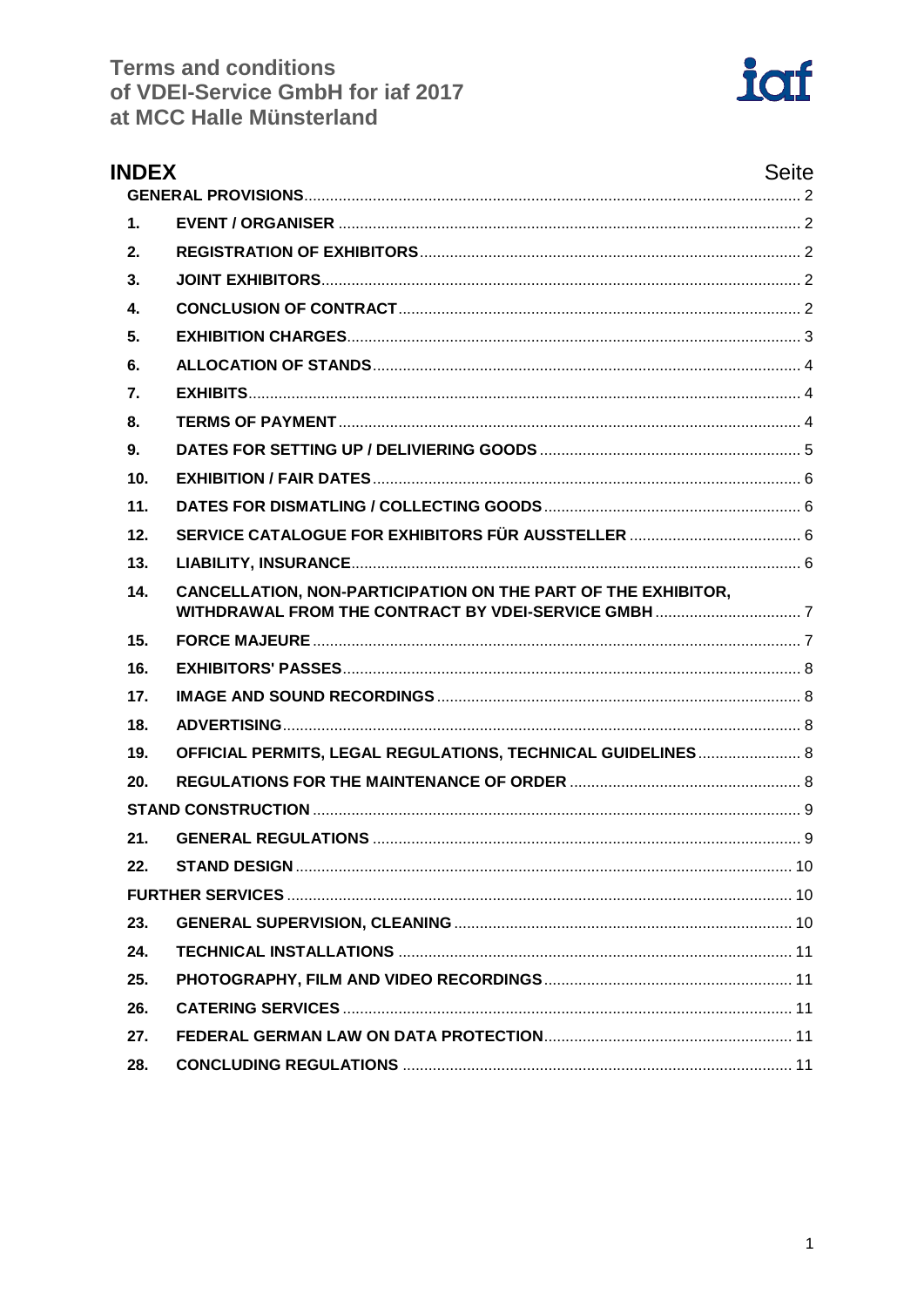# <span id="page-1-0"></span>**GENERAL PROVISIONS**

# <span id="page-1-1"></span>**1. EVENT / ORGANISER**

The **27th International Exhibition for Track Technology – iaf 2017** is an international specialist trade fair for transport technology, track technology and maintenance. The iaf 2017 will be organised by VDEI-Service GmbH on the fairgrounds of MCC Halle Münsterland and at the railway station of WLE. The actual preparation and execution is delegated to VDEI-Service GmbH, a 100 % daughter of VDEI.

# <span id="page-1-2"></span>**2. REGISTRATION OF EXHIBITORS**

# *2.1. Stand applications*

Applications to participate in the trade fair and exhibition must be made online on the website www.iaf-messe.com. The form shall be filled in carefully. Upon receipt of the application, an automatic confirmation will be sent to the e-mail address given. The application is an irrevocable offer to enter into a contractual agreement with VDEI-Service GmbH to which the exhibitor is committed until the event commences.

# *2.2. Content of the contract*

Essential parts of the contract are:

a) the application form,

b) the terms and conditions of VDEI-Service GmbH,

c) the Technical Provisions for Fairs and Exhibitions of MESSE UND CONGRESS CENTRUM HALLE MÜNSTERLAND GMBH.

d) In case of differences between these regulations they shall apply in the order listed above.

# *2.3. Inclusion of the contractual conditions*

By submitting the stand application, the exhibitor agrees to be bound by the General Conditions of Business and Participation of VDEI Service GmbH as well as the Technical Provisions for Fairs and Exhibitions of MESSE UND CONGRESS CENTRUM HALLE MÜNSTERLAND GMBH. It is his responsibility to ensure that those persons employed by him during the event also comply in every respect with the terms of the contract.

# <span id="page-1-3"></span>**3. JOINT EXHIBITORS**

If several exhibitors intend to jointly rent a stand, they must identify one of them as authorised main exhibitor in their application who will be the exclusive negotiator with VDEI-Service GmbH on their behalf. This representative bears the same liability for any negligence on the part of his joint exhibitors as for his own negligence. The participating exhibitors are jointly and severally liable to VDEI-Service GmbH.

# <span id="page-1-4"></span>**4. CONCLUSION OF CONTRACT**

# *4.1. Confirmation of participation*

VDEI-Service GmbH will confirm its decision to accept an application by a written confirmation of participation/stand attribution (acceptance of the exhibitor). This must be confirmed by the exhibitor (legally binding signature and company stamp) and sent back.

# *4.2. Restrictions on exhibitors and exhibits*

If there are objectively justified reasons, and in particular if the available space is insufficient, VDEI-Service GmbH may exclude individual exhibitors from participating, and may also limit the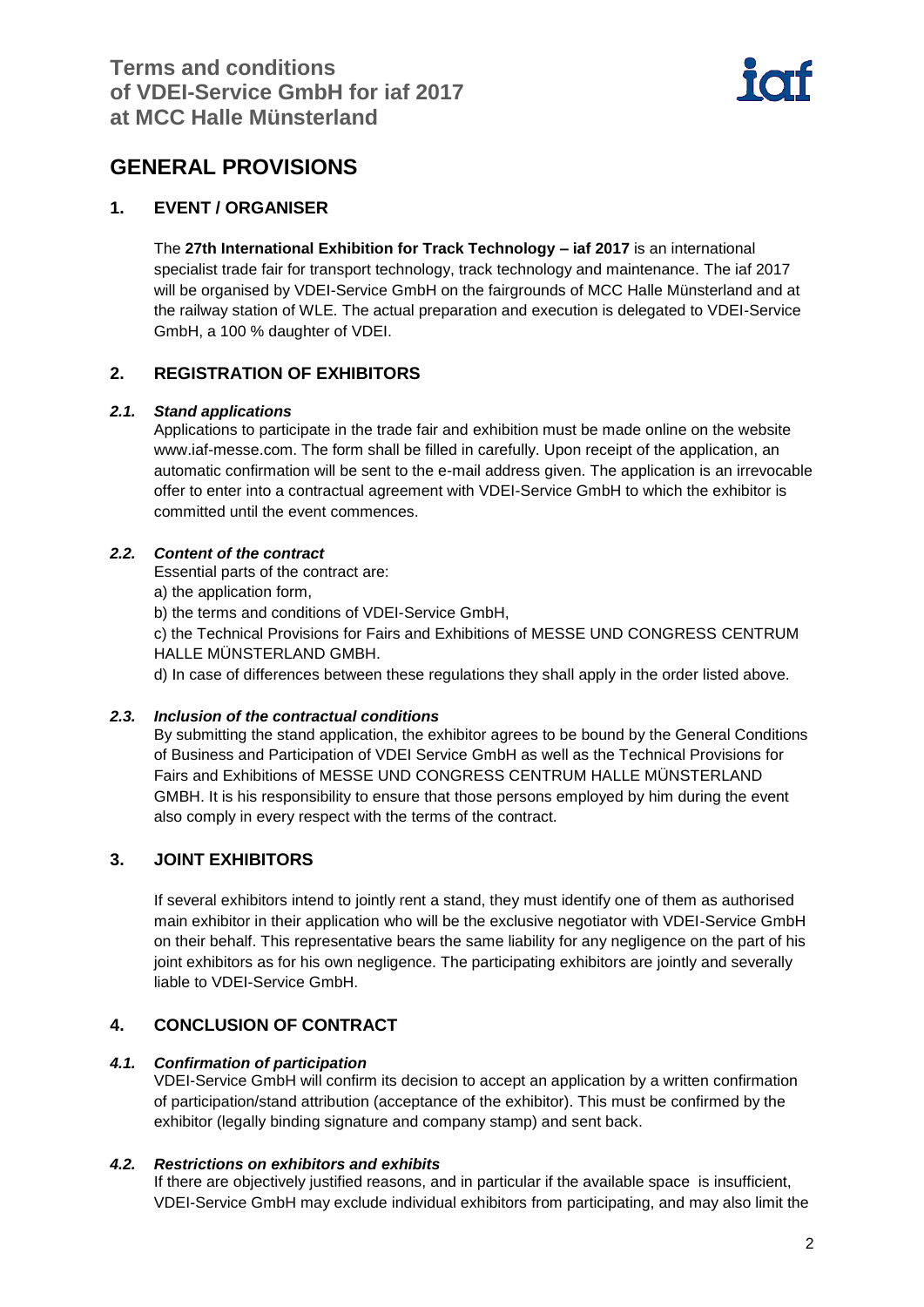

event to specific groups of exhibitors if this becomes necessary to achieve the objective of the event. The same applies to the exhibits.

### *4.3. Deviation from the application*

If VDEI-Service GmbH accepts the application for stand space or for exhibits, with extensions, restrictions or other alterations, it is obliged to abide by this offer for a period of 2 weeks.

# <span id="page-2-0"></span>**5. EXHIBITION CHARGES**

The participation fee for exhibitors amounts to:

| <b>BASIC FEE FOR EXHIBITORS</b> |                          |  |
|---------------------------------|--------------------------|--|
| <b>TYPE OF EXHIBITOR</b>        | Net preice in $\epsilon$ |  |
| Main exhibitor                  | 985.00                   |  |
| Co-exhibitor                    | 985.00                   |  |

| HALL SPACE; minimum surface 12 m <sup>2</sup>   |                                   |                  |  |
|-------------------------------------------------|-----------------------------------|------------------|--|
| <b>Stand type</b>                               | <b>Net price</b><br>in $\epsilon$ | <b>Unit</b>      |  |
| <b>ROW STAND</b>                                | 80.00                             | $€/m^2$          |  |
| <b>CORNER STAND</b>                             | 85.00                             | $€/m^2$          |  |
| PENINSULA STAND                                 | 90.00                             | $€/m^2$          |  |
| <b>BLOCKSTAND</b>                               | 95.00                             | $€/m^2$          |  |
| OUTDOOR AREA, minimum surface 12 m <sup>2</sup> |                                   |                  |  |
| Area                                            | <b>Net price</b><br>in $\epsilon$ | <b>Einheit</b>   |  |
| A at the halls                                  | 90.00                             | €/m <sup>2</sup> |  |
| <b>B WLE railway station</b>                    | 90.00                             | €/m <sup>2</sup> |  |
| <b>TRACKS</b>                                   |                                   |                  |  |
| Area                                            | <b>Net price</b><br>in €          | Unit             |  |
| <b>WLE</b> railway station                      | 90.00                             | €/lfm            |  |
| Outdoor area A/B<br>temporary                   | 90.00                             | €/lfm            |  |

Every m²/rm or part thereof will be charged at full price. In the case of two-storey constructions a surcharge of 30 % per m2 of the actually built area will be applied. The statutory valueadded tax (VAT) must be added to each of the prices (see Information Leaflet on VAT – Reverse Charge in the annex). The minimum stand size is 12 m². If more space is required than was originally ordered and this extra space is then allocated, the additional amount is payable immediately.

The participation fee includes: stand space rent, hall lighting, hall heating, general hall supervision, cleaning of the aisles, exhibitor car park (limited), advertising, press work, trade fair organisation.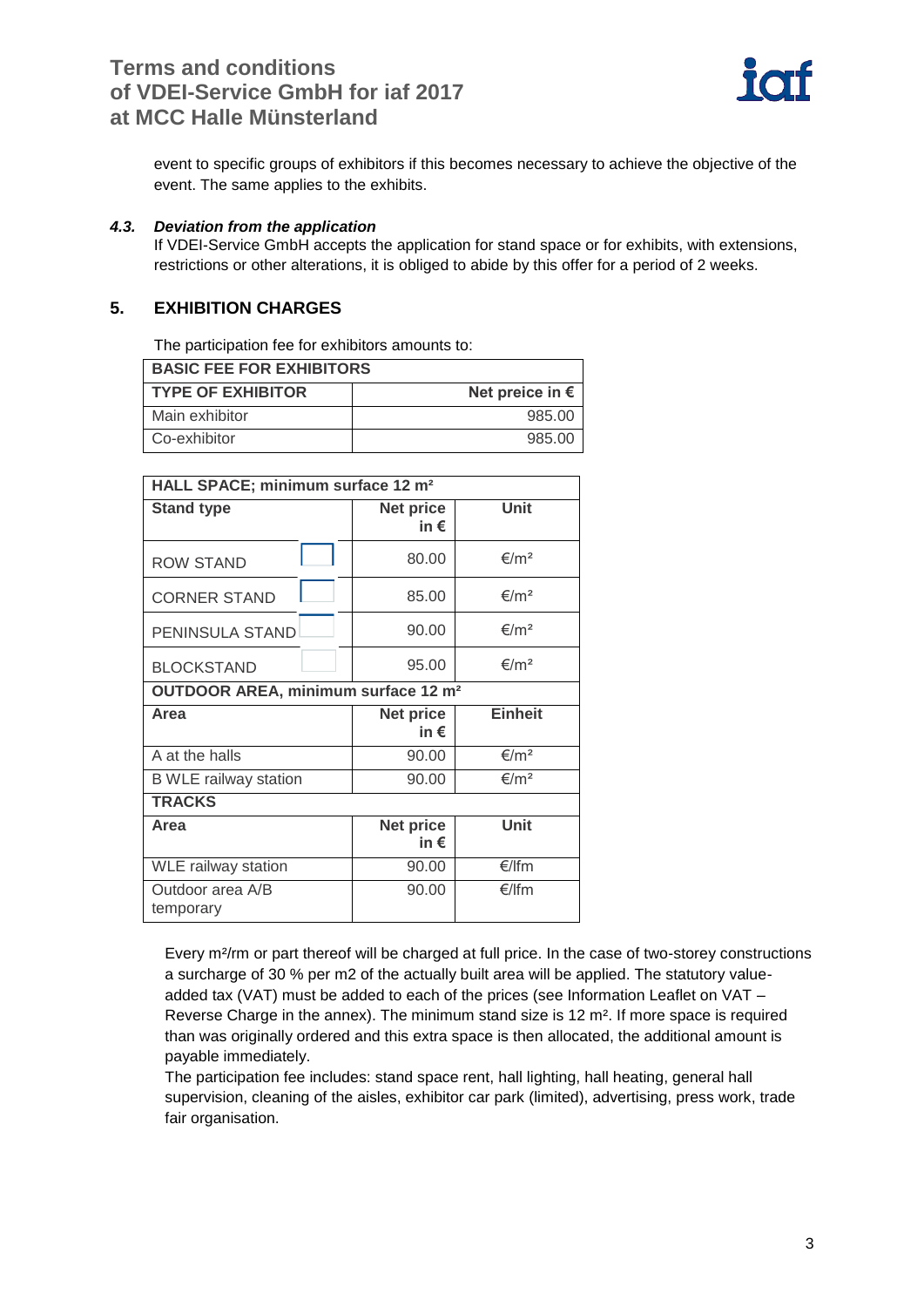

# <span id="page-3-0"></span>**6. ALLOCATION OF STANDS**

### *6.1. Principle*

In allocating the stand, VDEI-Service GmbH will take into account the subject and the way in which the particular event is subdivided as well as the available space. Specific requirements for stand locations will be taken into consideration wherever possible.

### *6.2. Changes to adjoining stands*

The exhibitor shall accept that at the beginning of the event the location of other stands may have changed compared to that of the time at which the acceptance was granted. Claims for compensation are ruled out for both parties.

## *6.3. Exchange, Permitting third party use*

The allocated stand may not be exchanged for that of another exhibitor, nor may it be transferred either partially or completely to a third party unless agreement in writing has been reached with VDEI-Service GmbH.

### *6.4. Stand partitions*

Stand partition walls are subject to a charge.

# <span id="page-3-1"></span>**7. EXHIBITS**

### *7.1. Removal, exchange*

Only the agreed exhibits may be displayed. They may only be removed from their location after agreement has been reached with VDEI-Service GmbH. Exhibits may only be replaced by other items if a written agreement has been obtained from VDEI-Service GmbH and replacement must take place at least one hour before the official opening time and one hour after the official closing time.

### *7.2. Exclusion*

VDEI-Service GmbH is entitled to demand that exhibits should be removed if these were not included in the stand hire contract, or if they subsequently prove to cause annoyance or danger, or are incompatible with the objectives of the event. In the event of non-compliance, VDEI-Service GmbH is entitled to have recourse to law in removing the exhibits at the exhibitor's expense.

### *7.3. Industrial property rights*

It is the responsibility of the exhibitor to ensure that copyrights and other industrial property rights exist for the exhibits. A six month period of protection from the beginning of an exhibition for the protection of the inventions, models (utility models and designs) and trademarks will only become effective if the Federal Minister of Justice has published the relevant announcement for a specific exhibition in the Bundesgesetzblatt (Federal Law Gazette).

# <span id="page-3-2"></span>**8. TERMS OF PAYMENT**

### *8.1. Due date*

The stand rental according to the confirmation of participation/stand rental invoice must be paid to one of the accounts of VDEI-Service GmbH indicated on the invoice, stating customer number and invoice number, by the date stated on the invoice.

All services will be invoiced 8 weeks before the start of the exhibition via Messe und Congress Centrum Halle Münsterland GmbH or the directly contracted service provider.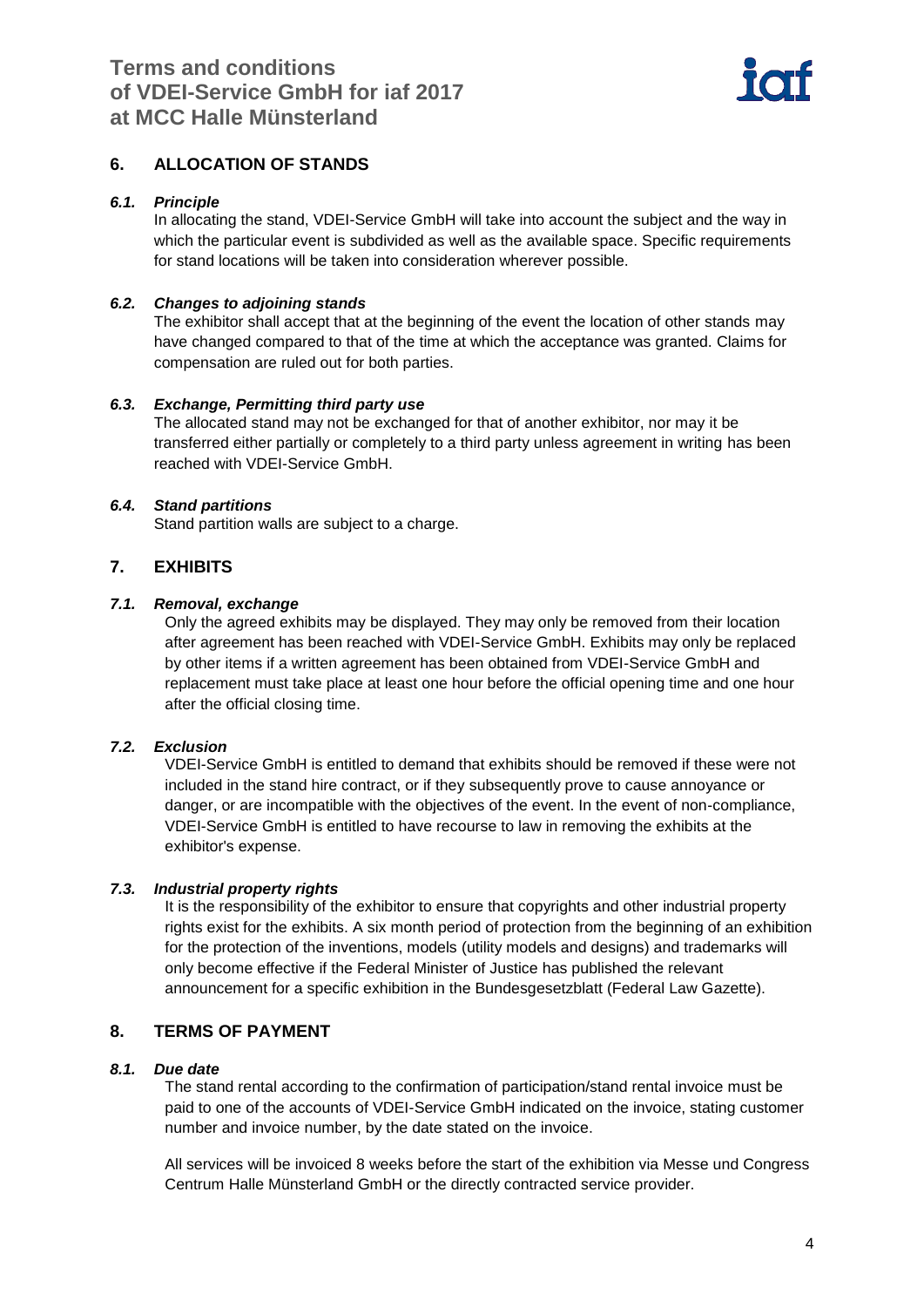

### *8.2. Transfer of claims, offsetting claims*

Claims against VDEI-Service GmbH are not transferable. Claims may only be offset in the case of uncontested counter-claims or counter-claims which are legally effective.

## *8.3. Objections*

Objections concerning the invoices will only be considered if submitted to VDEI-Service GmbH in writing within 14 days following issue of the invoice. (Exemption of third-party invoices)

### *8.4. Lessor's rights of lien*

In order to secure any claims, VDEI-Service GmbH is entitled to exercise its rights of lien as lessor, and to sell the items thus withheld as it wishes, following notification in writing. VDEI-Service GmbH is only liable for any damage to the items held in lien if such damage was caused with intent or by gross negligence.

## *8.5. Basic fee for exhibitors*

Every exhibitor and every co-exhibitor will be charged a basic fee.

This includes:

- a) an entry of all exhibitor coordinates in the online catalogue at [www.iaf-messe.com](http://www.iaf-messe.com/)
- b) display of the logo and link to the company website of the exhibitor
- c) an entry in the printed exhibitor catalogue which is available free of charge to all visitors
- d) an entry and localisation of the company with logo and coordinates in the hall plans.

# <span id="page-4-0"></span>**9. DATES FOR SETTING UP / DELIVIERING GOODS**

#### *9.1. WLE railway station and outdoor area*

The transfer of track-bound equipment to the WLE railway station will be carried out by WLE via Neubeckum station and has to be individually agreed with VDEI-Service GmbH.

Transfer costs will be invoiced directly by WLE. For further information please refer to the service catalogue for exhibitors.

| Tuesday   | 23.05.2017 | $8.00 - 19.00$ hours   |
|-----------|------------|------------------------|
| Wednesday | 24.05.2017 | $8.00 - 19.00$ hours   |
| Thursday  | 25.05.2017 | $8.00 - 19.00$ hours   |
| Friday    | 26.05.2017 | $8.00 - 19.00$ hours   |
| Saturday  | 27.05.2017 | $8.00 - 19.00$ hours   |
| Sunday    | 28.05.2017 | $8.00 - 22.00$ hours   |
| Monday    | 29.05.2017 | $8.00 - 12.00$ hours - |
|           |            | construction           |
| Monday    | 29.05.2017 | 12.00 - 22.00 hours -  |
|           |            | dekoration             |

#### *9.2. Messhallen*

| Friday   | 26.05.2017 | $8.00 - 19.00$ hours   |
|----------|------------|------------------------|
| Saturday | 27.05.2017 | $8.00 - 19.00$ hours   |
| Sunday   | 28.05.2017 | $8.00 - 22.00$ hours   |
| Monday   | 29.05.2017 | $8.00 - 12.00$ hours - |
|          |            | construction           |
| Monday   | 29.05.2017 | 12.00 - 22.00 hours -  |
|          |            | dekoration             |

**An early stand building may be possible for a fee upon an individual request after approval by VDEI-Service GmbH.**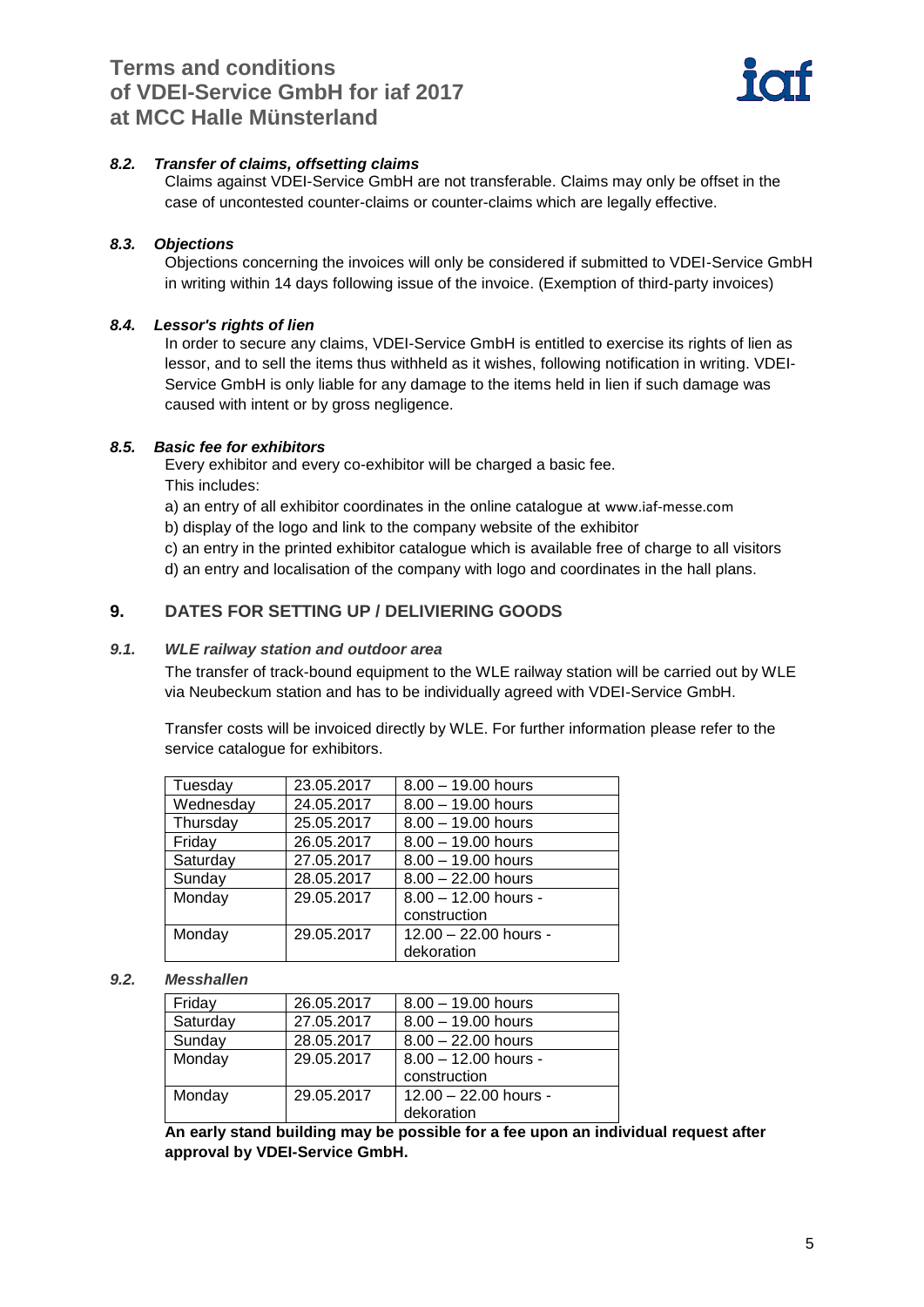

## <span id="page-5-0"></span>**10. EXHIBITION / FAIR DATES**

| Tuesday   | 30.05.2017 | $09.00 - 18.00$ hours |
|-----------|------------|-----------------------|
| Wednesday | 31.05.2017 | $09.00 - 18.00$ hours |
| Thursday  | 01.06.2017 | $09.00 - 18.00$ hours |

# <span id="page-5-1"></span>**11. DATES FOR DISMATLING / COLLECTING GOODS**

#### *11.1. WLE railway station and outdoor area*

The transfer of track-bound equipment from the WLE railway station will be carried out by WLE via Neubeckum station and has to be individually agreed with VDEI-Service GmbH. Transfer costs will be invoiced directly by WLE. For further information please refer to the service catalogue for exhibitors.

| Thursday | 01.06.2017 | $18.30 - 22.00$ hours |
|----------|------------|-----------------------|
| Friday   | 02.06.2017 | $08.00 - 19.00$ hours |
| Saturday | 03.06.2017 | $08.00 - 19.00$ hours |
| Sunday   | 04.06.2017 | $08.00 - 22.00$ hours |
| Monday   | 05.06.2017 | $08.00 - 12.00$ hours |

#### *11.2. Messehallen*

| Thursday                   | 01.06.2017 | $18.30 - 23.00$ hours |  |
|----------------------------|------------|-----------------------|--|
| Friday                     | 02.06.2017 | $08.00 - 20.00$ hours |  |
| Saturday                   | 03.06.2017 | $08.00 - 20.00$ hours |  |
| (Subject to modifications) |            |                       |  |

**(Subject to modifications)**

# <span id="page-5-2"></span>**12. SERVICE CATALOGUE FOR EXHIBITORS FÜR AUSSTELLER**

#### *12.1. General*

Together with the authorisation to participate, the exhibitor will receive the service catalogue with all informations about service companies, installations, stand construction and design, parking permits, hotel reservations, etc. as well as with the necessary order forms for the **27th International Exhibition for Track Technology - iaf 2017**.

The service catalogue will be made available to exhibitors by November 2016.

#### *12.2. Guarding*

Supervision and guarding of the halls and the outdoor area will be carried out by the event organiser.

Guarding and cleaning of the individual stands is in the responsibility of the exhibitor. The service catalogue also includes all forms for ordering individual guarding.

# <span id="page-5-3"></span>**13. LIABILITY, INSURANCE**

Liability without fault of VDEI-Service GmbH for initial defects of the rented object (liability under a guarantee) is ruled out. For wilful intent and gross negligence and culpable violation of essential contractual obligations VDEI-Service GmbH will assume full liability. Liability of VDEI-Service GmbH for damage arising from slight negligence on the part of VDEI-Service GmbH or its vicarious agents is also ruled out. The exhibitors is liable according to general rules.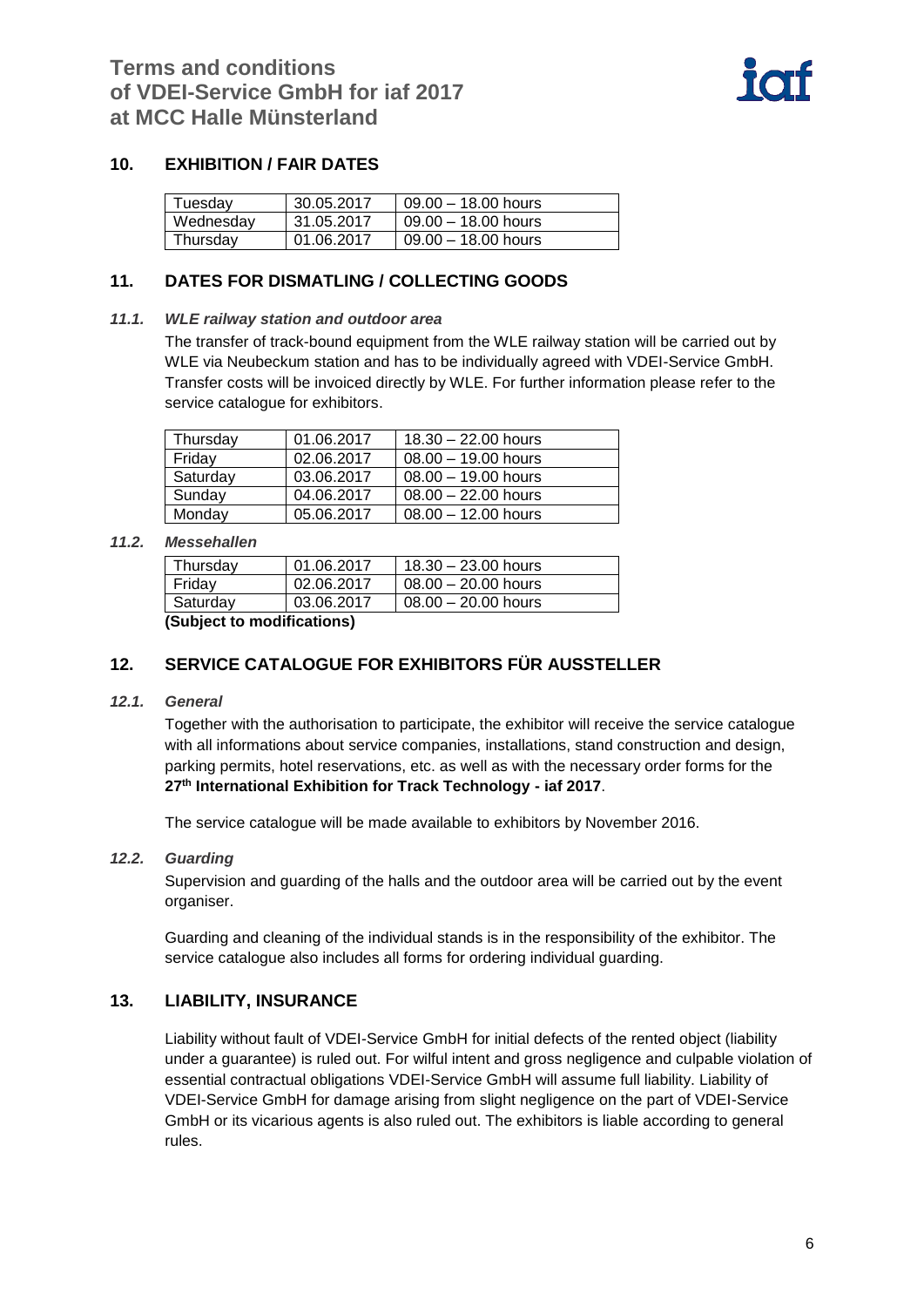

# <span id="page-6-0"></span>**14. CANCELLATION, NON-PARTICIPATION ON THE PART OF THE EXHIBITOR, WITHDRAWAL FROM THE CONTRACT BY VDEI-SERVICE GMBH**

### *14.1. Non-participation of the part of the exhibitor*

The full amount of the stand rental will have to be paid if the exhibitor cancels or fails to take part in the event without notification of cancellation. If the exhibitor cancels and another lessee can be found for the stand, VDEI-Service GmbH retains the right to demand 25 % of the invoiced stand rental charge from the original lessee. The full stand rental must be paid if VDEI-Service GmbH rents the agreed upon stand space but the overall area is reduced as a result of the cancellation / non-participation. The exhibitor retains the right to prove that no such costs were incurred by VDEI-Service GmbH, or that they were lower than stated. The right to assert additional claims remains unaffected.

## *14.2. Withdrawal from the contract by VDEI-Service GmbH*

VDEI-Service GmbH is entitled to withdraw under the following circumstances: a) if the rental charge is not received in full at the latest by the date stated in the invoice for participation costs and if the exhibitor does not pay before the expiry of any extension period that may be granted;

b) if the stand is not occupied in time, i.e. if it is not obviously occupied within 24 hours before the official opening;

c) if the exhibitor infringes domiciliary rights, and does not refrain from doing so even after being warned;

d) if the registered exhibitor, as a private or corporate entity, no longer conforms to the requirements for granting acceptance, or if VDEI-Service GmbH subsequently becomes aware of any reasons which, had they been known before, would have excluded him from participation. This applies in particular when bankruptcy or insolvency proceedings have been instituted, or if the exhibitor becomes insolvent. The exhibitors is required to inform VDEI-Service GmbH immediately of such circumstances. In cases referred to above, VDEI-Service GmbH is entitled to claim damages. Section 8.1 may be applied accordingly.

# <span id="page-6-1"></span>**15. FORCE MAJEURE**

### *15.1. Cancellation of the event*

If VDEI-Service GmbH is prevented from holding the event for reasons outside its own control or that of the exhibitors, all claims to stand rental become void. However, VDEI-Service GmbH may invoice the exhibitor for work carried out at the latter's instructions, to cover any expenses already incurred, if the exhibitor is unable to furnish evidence that the results of this work are of no interest to him.

### *15.2. Rescheduling the event*

If VDEI-Service GmbH is in a position to hold the event at a later date it must notify the exhibitor. Exhibitors are entitled to cancel their immediately participation in the event if it is rescheduled, provided such cancellation is given within one week following receipt of this notification. In such cases claims for payment of stand rental no longer apply.

### *15.3. Commenced event*

If VDEI-Service GmbH is obliged to shorten or cancel an event that has already begun, as a result of force majeure, exhibitors are not entitled to assert claims for repayment or for exemption from the stand rental charge.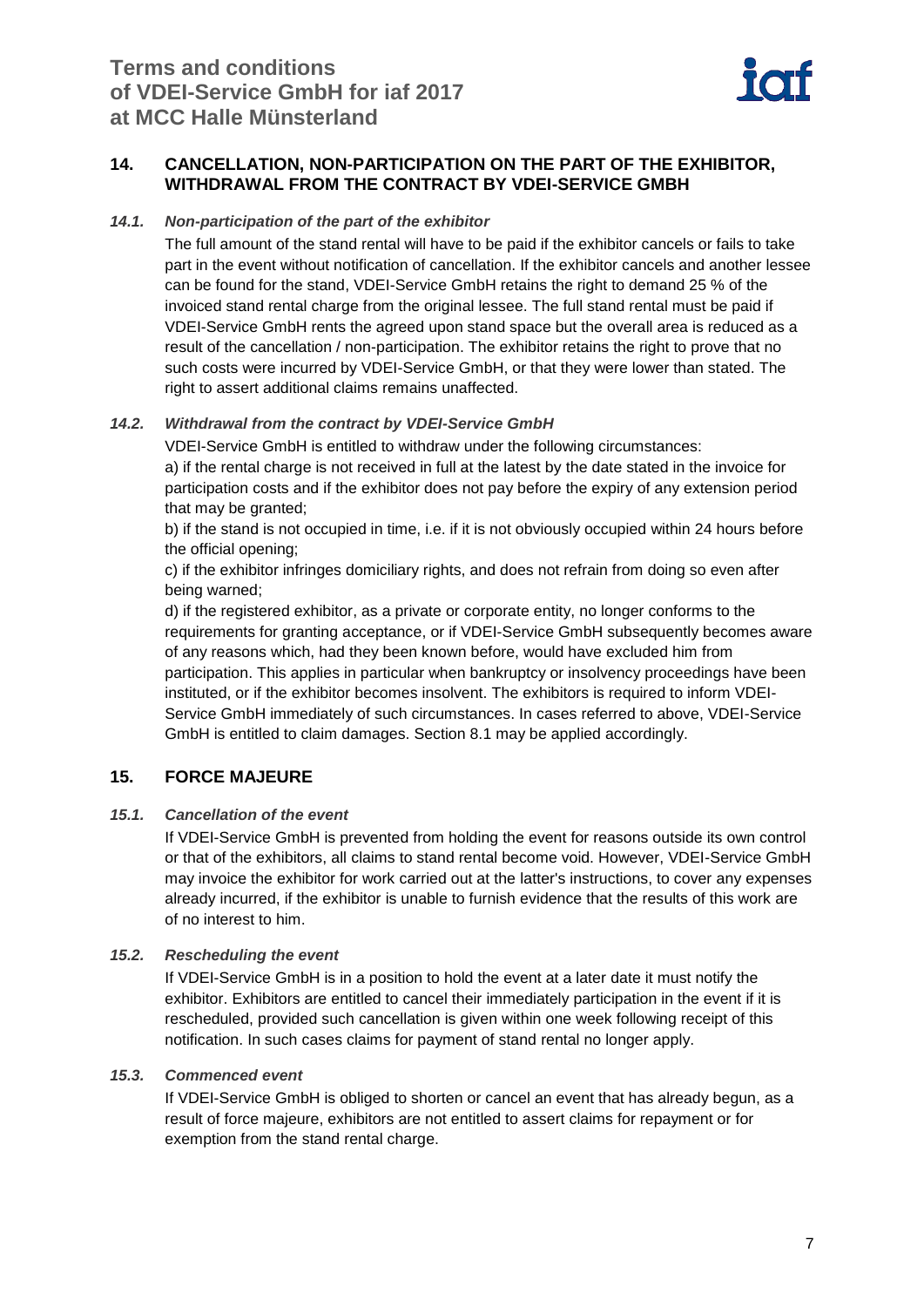# **Terms and conditions of VDEI-Service GmbH for iaf 2017 at MCC Halle Münsterland**



# <span id="page-7-0"></span>**16. EXHIBITORS' PASSES**

## *16.1. Exhibitors' passes*

Exhibitors will receive a limited number of special passes valid for the duration of the exhibition or fair, for use by themselves and their employees, and entitling them to admission free of charge. Exhibitors will receive the following numbers of exhibitors' passes: Up to 20 m2 stand surface – 3 passes, for each further 10 m2 1 additional pass. Additional exhibitors' passes can be purchased via the service catalogue for exhibitors.

## *16.2. General regulations*

Passes are issued to the holder's name. They are not transferable and only valid in conjunction with an official ID document. In case of misuse the passes will be withdrawn without replacement. In the case of a joint participation, only the authorised exhibitor will receive the required passes. Additional passes are available at a fee.

# <span id="page-7-1"></span>**17. IMAGE AND SOUND RECORDINGS**

VDEI-Service GmbH is entitled to take photographs, make drawings, or to make films or video recordings of events taking place at the fair, of structures and stands, or of exhibits, and to use these for advertising purposes or for publication in the media. No objections for whatever reason by exhibitors will be entertained. This also applies to photographs or recordings made directly by the press or television with the approval of VDEI-Service GmbH.

## <span id="page-7-2"></span>**18. ADVERTISING**

### *18.1. Scope*

Advertising of all kinds is only permitted within the stand hired by the exhibitor, on behalf of the exhibitor's own company, and only for exhibits manufactured or distributed by him.

### *18.2. Need for approval*

Advertising by means of loudspeakers, the display of slides or films, or the inclusion of performances or shows require the written approval of VDEI-Service GmbH. Written approval must also be obtained for the use of other equipment and installations intended to enhance the impact of advertising either optically or acoustically. Advertising of a political nature is strictly prohibited.

# <span id="page-7-3"></span>**19. OFFICIAL PERMITS, LEGAL REGULATIONS, TECHNICAL GUIDELINES**

In all cases it is the responsibility of the exhibitor to obtain official approval. Exhibitors are responsible for ensuring the compliance with GEMA and GVL (performing rights) regulations, as well as regulations pertaining to trading and industrial law, police regulations, health regulations and other legal requirements and in particular the "Law on technical equipment" (Gerätesicherheitsgesetz). Moreover, exhibitors must observe the "Technical Provisions for Fairs and Exhibitions" of MMC Halle Münsterland GmbH that particularly contain numerous regulations related to stand construction and design as well as extensive safety regulations.

# <span id="page-7-4"></span>**20. REGULATIONS FOR THE MAINTENANCE OF ORDER**

### *20.1. Domiciliary rights*

During the event the exhibitor is subject to the domiciliary rights of Messe und Congress Centrum Halle Münsterland GmbH which apply throughout the exhibition grounds. The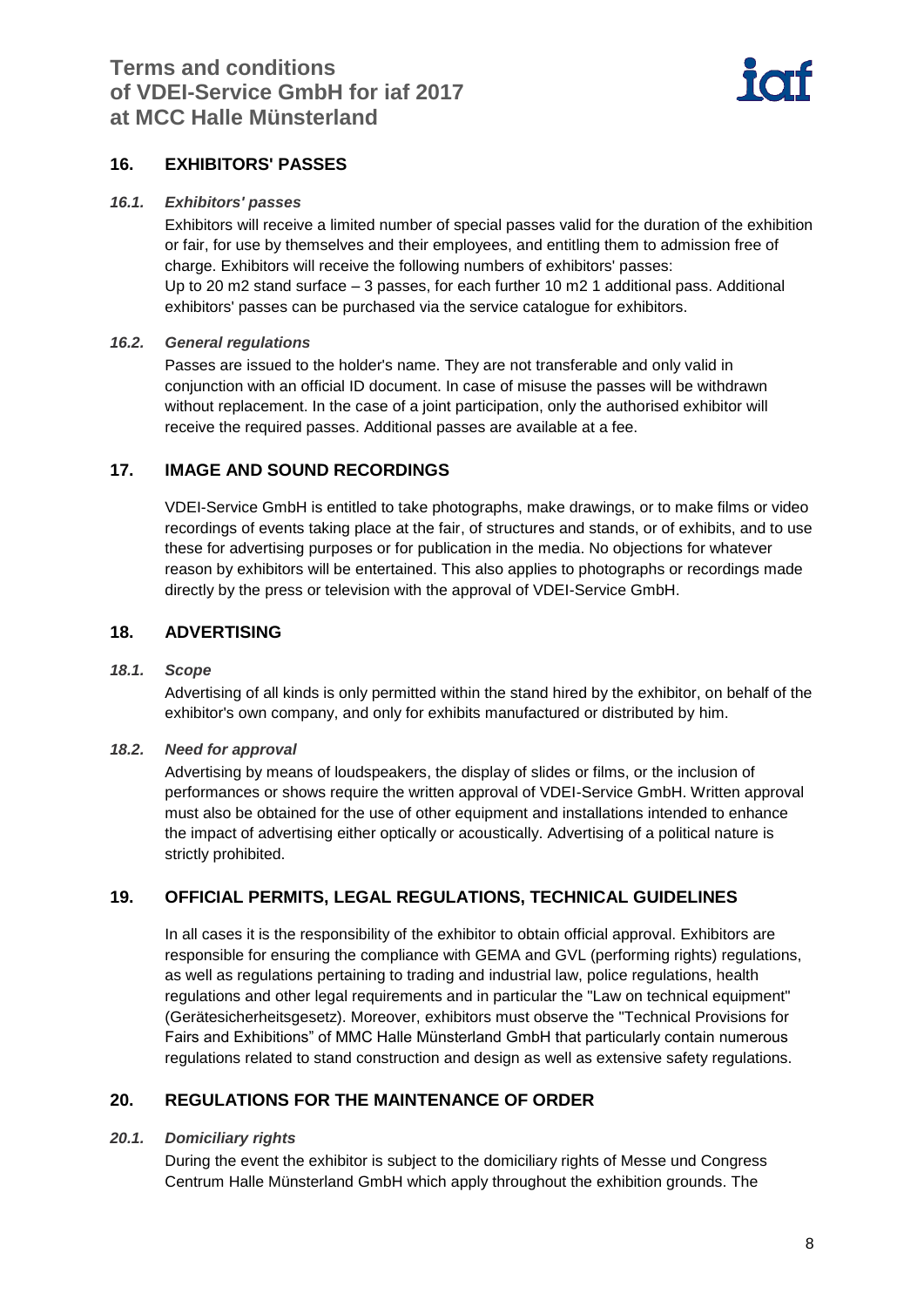

exhibitor must comply with instructions given by their employees carrying appropriate identification.

#### *20.2. Parking spaces*

Efforts will be made to meet exhibitors' specific requirements regarding parking on the exhibition grounds. However, no automatic rights exist to a parking space.

#### *20.3. Road access to the exhibition grounds*

Unauthorised vehicles will not be allowed access to the grounds during the event. No liability will be assumed in the case of wilful violation and gross negligence.

#### *20.4. Daily closure of the end of the fair / Events on the stand surfaces*

Exhibitors and their accompanying personnel have to leave the premises and withdraw any vehicles within one hour after the daily opening hours for visitors. Events in the exhibition halls and also in the outdoor area beyond the opening hours have to be requested in writing up to 6 weeks before the event, i.e. by 17.04.2017. Requests are to be addressed and must be approved by VDEI Service GmbH. A corresponding form is to be found in the service catalogue for exhibitors. Related additional costs for service personnel (guarding, entry, medical service, cleaning, etc.) have to be borne by the applicant. These events have to end at 22:00 hours at the latest and all participants, including the exhibitors must have left the halls and the outdoor area.

#### *20.5. Miscellaneous*

No animals are allowed on the exhibition grounds. Water required for use in connection with foodstuffs or for the cleaning of utensils coming into immediate contact with foodstuffs may only be obtained from taps supplying hygienic water. Water for such purposes may not be obtained from toilet facilities.

### *20.6. Environmental protection*

The exhibitor is required to make every effort to protect the environment. Furthermore he is obliged to respect and implement all legal requirements.

### *20.7. Use of drones / remotely controlled aircraft for image and sound recordings*

The use of drones or similar remotely controlled aircraft is strictly forbidden from the beginning of stand construction until the end of dismantling as well inside the exhibition halls as in and above the outdoor area and the WLE railway station.

# <span id="page-8-0"></span>**STAND CONSTRUCTION**

# <span id="page-8-1"></span>**21. GENERAL REGULATIONS**

### *21.1. Construction, Services for exhibitors*

The Exhibitors' service catalogue contains a list of services available for planning, construction and design of standard and individual stands.

### *21.2. Dismantling period*

The stands may not be cleared before the end of the event. Dismantling must be completed by the end of the allotted dismantling period. On expiry of this period VDEI-Service GmbH is entitled to undertake dismantling, removal of exhibits and their storage at the exhibitor's expense. VDEI-Service GmbH will only be liable for losses or damage to exhibits when such losses or damage are due to deliberate action or gross negligence. VDEI-Service GmbH is entitled to impose liens to cover any expenses thus incurred. (Section 8.4).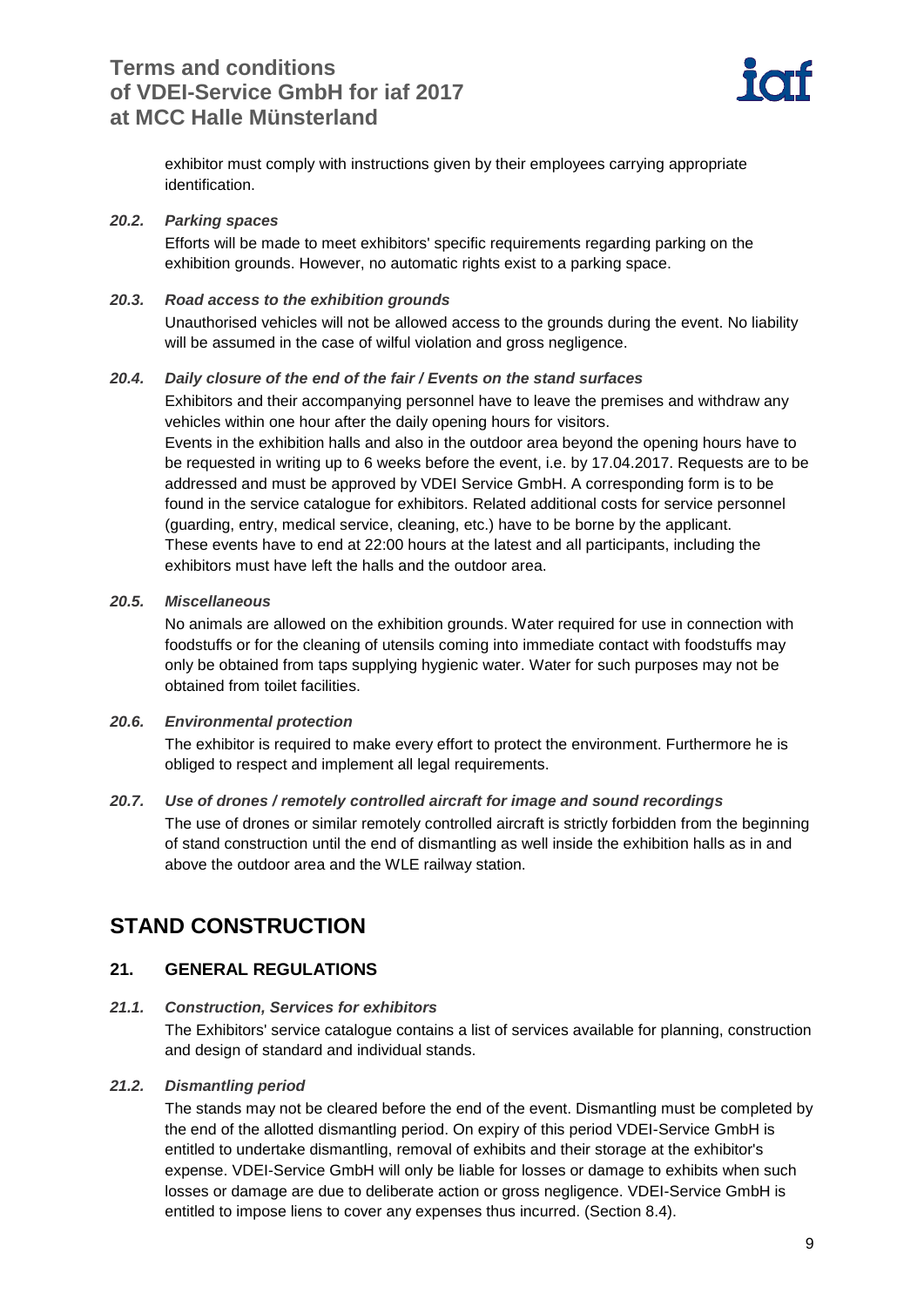# **Terms and conditions of VDEI-Service GmbH for iaf 2017 at MCC Halle Münsterland**



# <span id="page-9-0"></span>**22. STAND DESIGN**

### *22.1. Authorisation certificate*

Exhibitors with ground-level, single-storey stands without roofs are not required to submit plans for approval, providing the stand is in compliance with all other technical guidelines. A simple floor plan sketch will be sufficient. All other types of stands, mobile stands, or special constructions require approval. Construction plans (floor plan and front view) must be submitted to VDEI-Service GmbH for approval.

## *22.2. Visual appearance*

Exhibition stands must be adapted to the general plan of the exhibition. Rear and side views to neighbouring stands have to have be neutral (preferably white) and may not carry any letterings or other publicity. This applies particularly to two-storied stands neighbouring onestoried ones or for suspended elements above the stands. Deviations are subject to the approval in writing of the stand neighbours.

VDEI-Service GmbH reserves the right to prohibit construction of unsuitable or inadequately designed stands.

### *22.3. Stand equipment during the opening times*

The stand must be correctly equipped and furnished, and staffed by competent personnel throughout the duration of the fair or exhibition, during the stipulated opening times.

## *22.4. Contractual penalty*

If the exhibitor culpably fails to comply with the regulations as stated above (Sections 16.2. and 16.3), VDEI-Service GmbH is entitled to impose a penalty of Euro 500.00 plus VAT per day if its instructions and warnings are not heeded.

# <span id="page-9-1"></span>**FURTHER SERVICES**

# <span id="page-9-2"></span>**23. GENERAL SUPERVISION, CLEANING**

a) VDEI-Service GmbH will provide general supervision of the halls. However, it will only be liable for damages in the case of gross negligence. Guarding the exhibition stand itself is a matter for the exhibitors. They are advised to take out appropriate insurance cover for such risks. During the night valuable and easily removable items should be securely locked up. Private security staff to guard the stands may be engaged through the service catalogue.

b) VDEI-Service GmbH will provide general cleaning on the grounds and in the aisles. Exhibitors are responsible for cleaning their own stands. Such cleaning work must be completed each day prior to opening of the event.

c) If an exhibitor does not employ his own personnel, the contracted company for cleaning and guarding to be found in the service catalogue has to be engaged.

d) The exhibitor or his appointed stand constructor are responsible for disposing of any waste materials resulting from their work. He has to order the disposal of waste through the service catalogue, furthermore the legal requirements regarding environmental protection have to be observed.